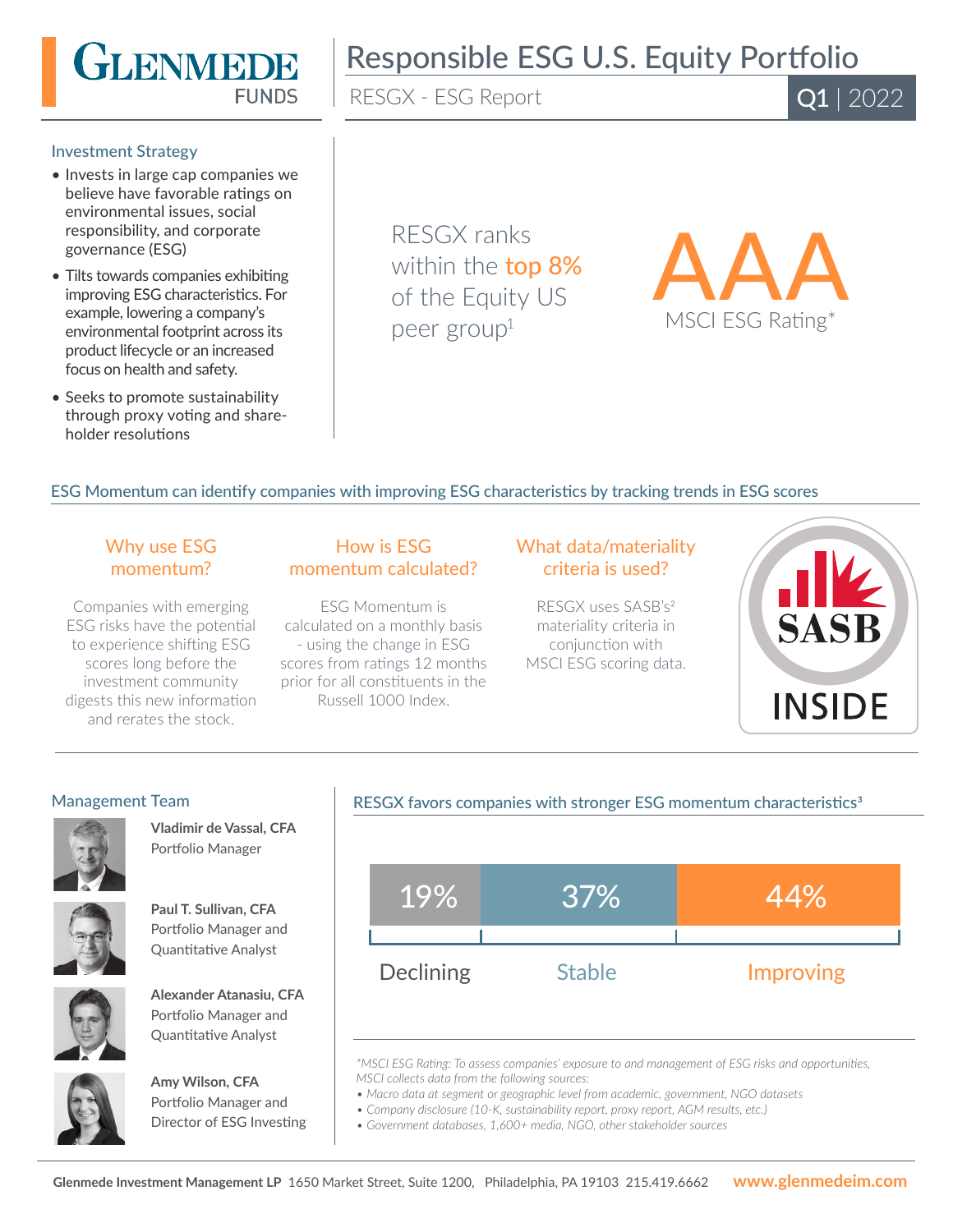# Shareholder Engagement Results

#### Proxy Voting Summary4

#### RESGX follows Institutional Shareholder Services Inc.'s (ISS) Sustainability Proxy Voting Guidelines:

ISS' Sustainability Policy seeks to promote support for recognized global governing bodies promoting sustainable business practices advocating for stewardship of environment, fair labor practices, nondiscrimination, and the protection of human rights.

#### Examples of 2021 Proxy Votes Cast Aligned with ESG Values

| Company                   | <b>Proxy Vote</b>                                               |
|---------------------------|-----------------------------------------------------------------|
| T. Rowe Price Group, Inc. | Proxy Voting Policies in Relation<br>to Climate Change Position |

Asked to publish a report on the proxy voting policies and practices of its subsidiaries related to climate change and assess incongruities between public statements and pledges regarding climate change.

| Cigna Corporation                                                                                                                                                                                          | <b>Gender Pay Gap</b>        |  |
|------------------------------------------------------------------------------------------------------------------------------------------------------------------------------------------------------------|------------------------------|--|
|                                                                                                                                                                                                            |                              |  |
| Asked to publish a report on the company's gender pay gap which would<br>include the percentage mean and median pay gap between all male and<br>female employees and base, bonus, and equity compensation. |                              |  |
| <b>Dominion Energy</b>                                                                                                                                                                                     | Lobbying Payments and Policy |  |

Asked to issue a report that discloses the company's policy for lobbying, payments by the company used for lobbying, and the company's involvement in any tax-exempt organizations that endorse model legislation.

*Source: FactSet and Institutional Shareholder Services RESGX follows ISS's Sustainability Proxy Voting Guidelines*

# Shareholder Resolution Participation Summary

#### GIM's Investment Stewardship Committee



Reviews, approves, and documents shareholder resolution participation process



Establishes and monitors adherence to strategic agenda on quarterly basis

Reviews and curates shareholder resolution opportunities

# Example participation in 2021 shareholder resolution:

| Company           | <b>Williams-Sonoma</b>                                                                                                                                                                                 |
|-------------------|--------------------------------------------------------------------------------------------------------------------------------------------------------------------------------------------------------|
| <b>Topic</b>      | Say on Climate                                                                                                                                                                                         |
| <b>Lead Filer</b> | As You Sow Shareholder Action Account                                                                                                                                                                  |
| Content           | Shareholders requested that Williams-Sonoma issue<br>a report within a year disclosing its intended use and<br>application of carbon offsets and credits in relation<br>to its emissions-related goals |
| Justification     | Investors seek qualitative and quantitative data that<br>showcases the company's carbon emission efforts<br>and objects potential greenwashing claims                                                  |
| Outcome           | Settlement before annual general meeting was<br>perceived as a positive sign of progress in that Wil-<br>liams-Sonoma agreed to release requested data points                                          |



For more information, please reference RESGX's [shareholder engagement policy](https://www.glenmedeim.com/insights/mutual-fund-shareholder-engagement-policy/)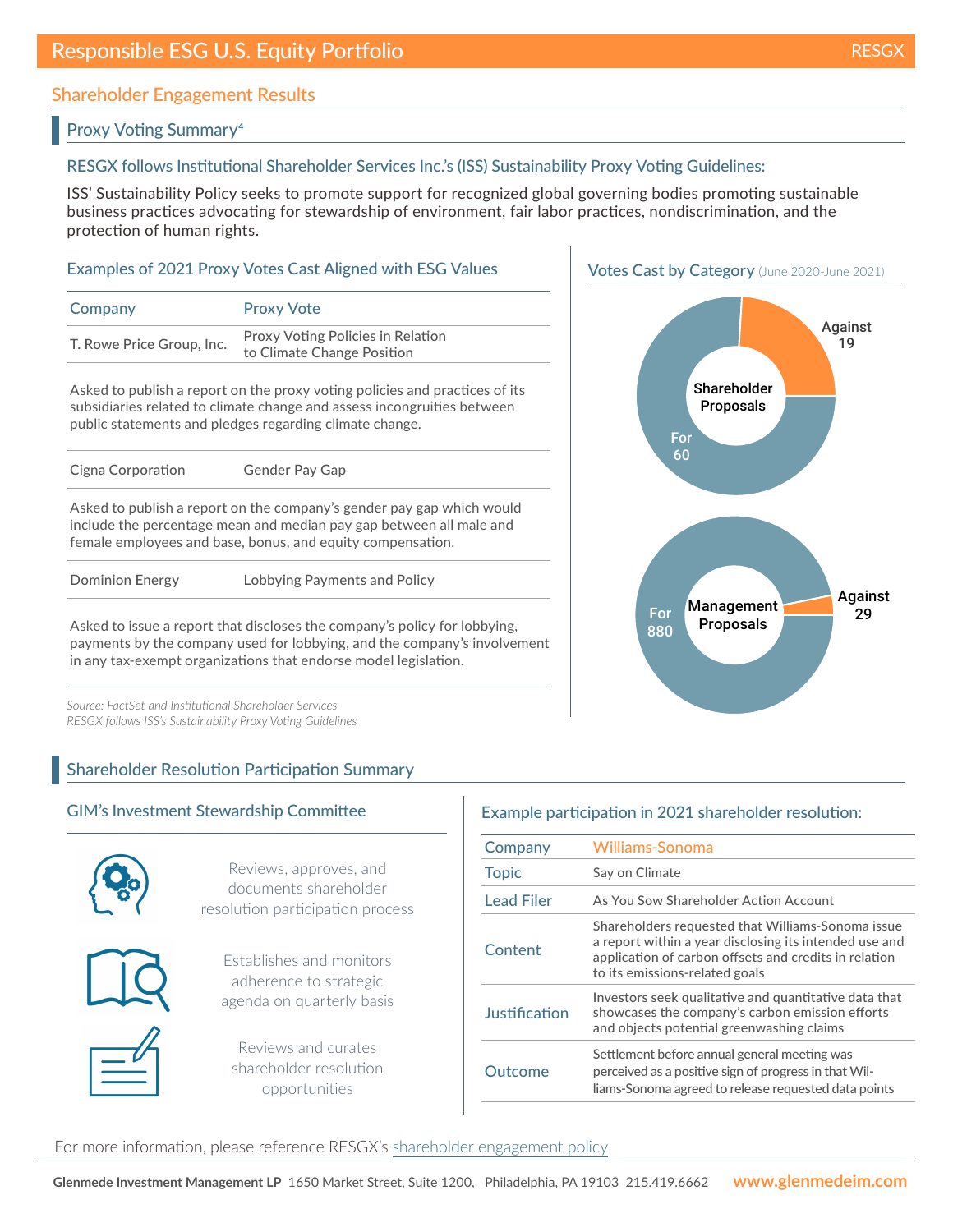#### Top Ten Holdings (%)

| Applied Materials, Inc.      | 2.58  |
|------------------------------|-------|
| Alphabet Inc. Class A        | 2.41  |
| Fortinet. Inc.               | 2.34  |
| Cadence Design Systems, Inc. | 2.16  |
| Microsoft Corporation        | 2.09  |
| MetLife, Inc.                | 2.01  |
| CBRE Group, Inc. Class A     | 1.78  |
| Anthem, Inc.                 | 1.78  |
| NiSource Inc.                | 1.78  |
| <b>AES Corporation</b>       | 1.74  |
| Total                        | 20.66 |

Holdings are subject to change and are not recommendations to buy or sell any security. All figures based on monthly data as of 3/31/2022, unless otherwise noted.

# Contact us

#### **Platforms and Sub-Advisory**

*Jeffrey W. Coron, CIMA - Director of Institutional and Intermediary Distribution Direct: 215-419-6627 Email: jeffrey.coron@glenmede.com*

#### **Advisors**

*Kevin Heckman, CFA - Business Development Officer Direct: 215-419-6193 Email: kevin.heckman@glenmede.com*

*Jarrett Naiden - Business Development Associate Direct: 215-419-6793 Email: jarrett.naiden@glenmede.com*

1 The Fund ESG Rating measures the resiliency of portfolios to long term risks and opportunities arising from environmental, social, and governance factors. The Glenmede Responsible ESG US Equity Portfolio receives an MSCI ESG Rating of AAA, based on an ESG Quality Score of 8.6 out of 10. It ranks in the 92nd percentile within the Equity US peer group and in the 83rd percentile within the global universe of all funds in coverage.

The peer groups are defined using the Lipper Global Classification Scheme and peer group calculations were performed by MSCI ESG. The following criteria must be met for a fund to receive a Fund ESG Quality Score – Peer Percentile:

- 1. The fund must be categorized by the Lipper Global Classification scheme
- 2. The peer group must contain at least 30 funds.
- 3. The standard deviation of the Fund ESG Quality Score within the peer group must be greater than, or equal to, 0.1.

Global percentiles: Every fund included in Fund Ratings receives a Fund ESG Quality Score – Global Percentile. The Global Percentile notes the percentage of funds, covered by Fund Ratings, with a score lower than, or equal to, a fund's ESG Quality Score. Considered in conjunction, the Global and Peer Percentiles position a fund from both an absolute (product-wide) and relative (peer category) perspective

The MSCI ESG Fund Ratings is designed to assess the resilience of a fund's aggregate holdings to long term ESG risks. Highly rated funds consist of issuers with leading or improving management of key ESG risks.

- AAA, AA: Leader- The companies that the fund invests in tend to show strong and/or improving management of financially relevant environmental, social and governance issues. These companies may be more resilient to disruptions arising from ESG events.
- A, BB, BB: Average- The fund invests in companies that tend to show

average management of ESG issues, or in a mix of companies with both above-average and below-average ESG risk management.

• B, CCC: Laggard- The fund is exposed to companies that do not demonstrate adequate management of the ESG risks that they face or show worsening management of these issues. These companies may be more vulnerable to disruptions arising from ESG events.

The Fund ESG Rating is calculated as a direct mapping of "Fund ESG Quality Score" to letter rating categories.

- 8.6- 10: AAA • 2.9- 4.3: BB
- $71 86$  AA • 1.4 - 2.9: B
- 5.7- 7.1: A • 1.4: CCC
- 4.3- 5.7: BBB

The "Fund ESG Quality Score" assesses the resilience of a fund's aggregate holdings to long term ESG risks. Highly rated funds consist of issuers with leading or improving management of key ESG risks, based on a granular breakdown of each issuer's business: its core product or business segments, the locations of its assets or revenues, and other relevant measures such as outsourced production. The "Fund ESG Quality Score" is provided on a 0-10 score, with 0 and 10 being the respective lowest and highest possible fund scores.

The "Fund ESG Quality Score" is assessed using the underlying holding's "Overall ESG Scores", "Overall ESG Ratings", and "Overall ESG Rating Trends". It is calculated in a series of 3 steps.

• Step 1: Calculate the "Fund Weighted Average ESG Score" of the underlying holding's "Overall ESG Scores". The Overall ESG Scores represent either the ESG Ratings Final Industry-Adjusted Score or Government Adjusted ESG Score of the issuer. Methodology for the issuer level scores are available in the MSCI ESG Ratings Methodology document.